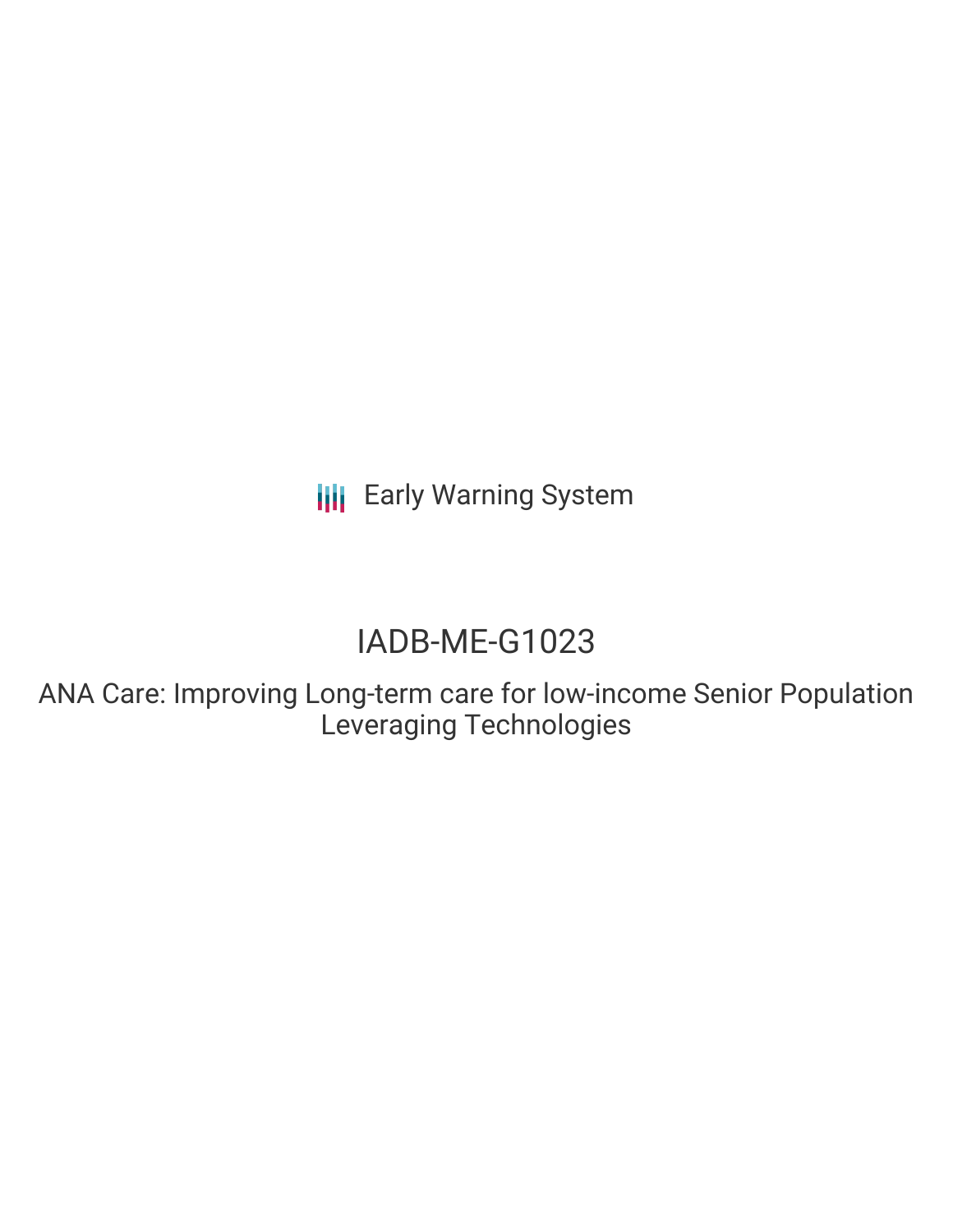

# **Quick Facts**

| <b>Countries</b>               | Mexico                                 |
|--------------------------------|----------------------------------------|
| <b>Financial Institutions</b>  | Inter-American Development Bank (IADB) |
| <b>Status</b>                  | Proposed                               |
| <b>Bank Risk Rating</b>        | U                                      |
| <b>Borrower</b>                | <b>Government of Mexico</b>            |
| <b>Sectors</b>                 | <b>Education and Health</b>            |
| <b>Investment Type(s)</b>      | Grant                                  |
| <b>Investment Amount (USD)</b> | $$0.66$ million                        |
| <b>Project Cost (USD)</b>      | $$1.34$ million                        |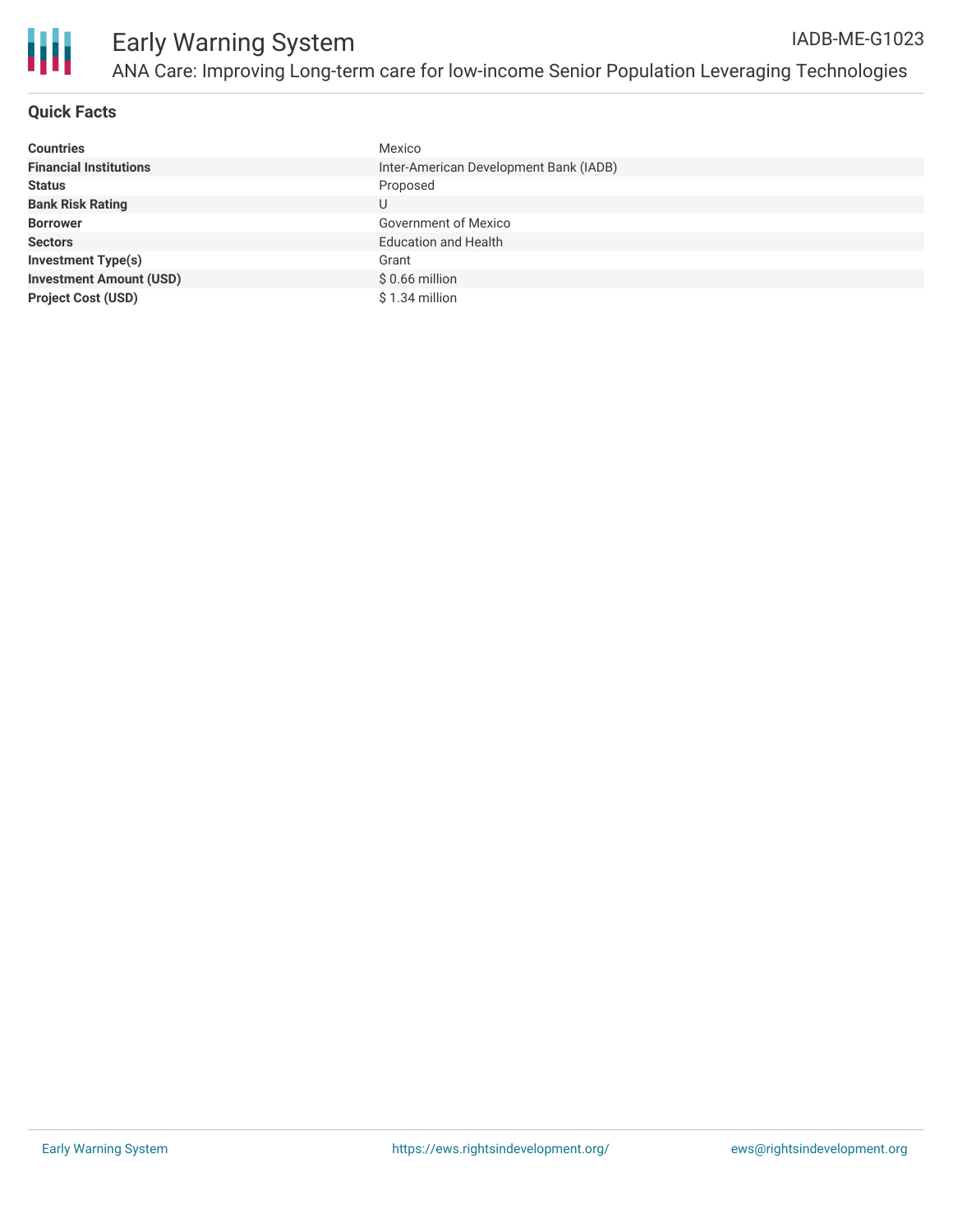

# **Project Description**

The project consists of upgrading the ANA (Automated Nursing Assistant) solution into a SaaS (Software as a Service) strengthening it with components that will help private and public organizations empower untrained caregivers and families to improve health while reducing costs and burden and accelerating the scaling of the service. The project contemplates providing the platform to partners (Homecare companies and medical groups) that will use it to monitor, guide, and train atleast 1,000 vulnerable elders with chronic conditions and their caregivers in low-income communities both in urban and suburban areas throughout Mexico.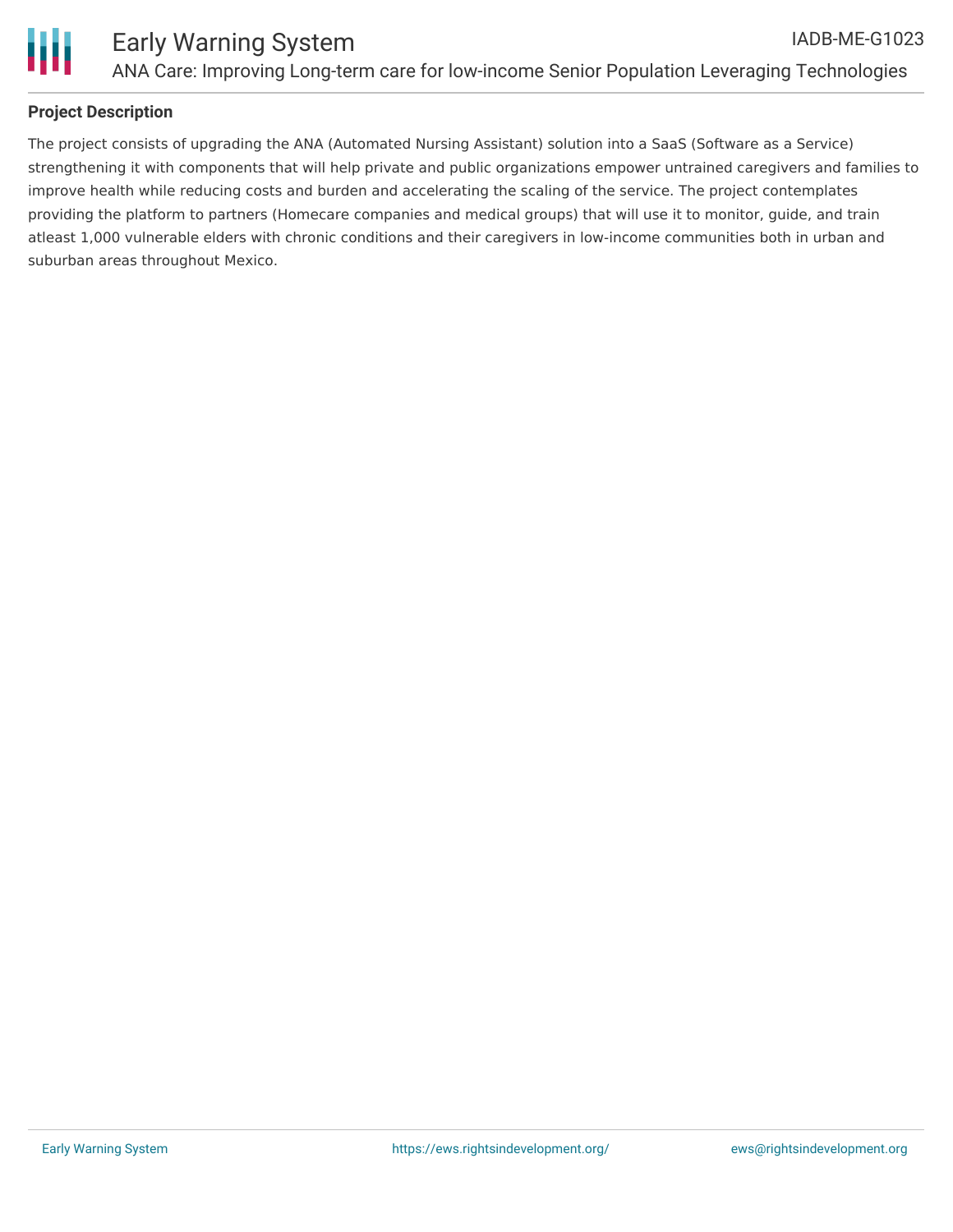

#### **Investment Description**

• Inter-American Development Bank (IADB)

The country's counterpart amount to USD 674,000.